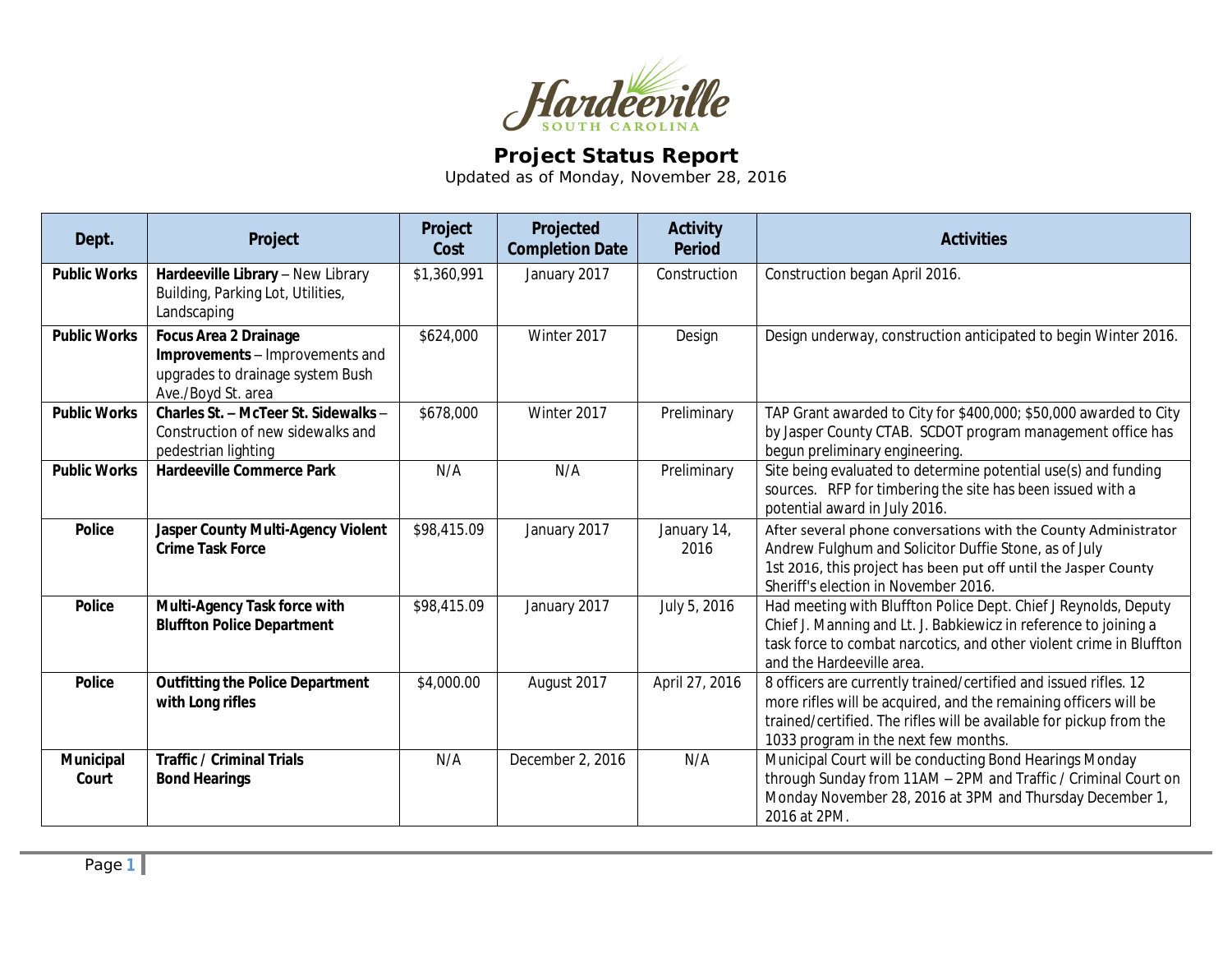

## **Project Status Report**

Updated as of Monday, November 28, 2016

| Dept.                                     | Project                                                                                                    | Project<br>Cost                 | Projected<br><b>Completion Date</b> | <b>Activity</b><br><b>Period</b>                                                  | <b>Activities</b>                                                                                                                                                                       |
|-------------------------------------------|------------------------------------------------------------------------------------------------------------|---------------------------------|-------------------------------------|-----------------------------------------------------------------------------------|-----------------------------------------------------------------------------------------------------------------------------------------------------------------------------------------|
| <b>Planning and</b><br><b>Development</b> | Ardmore New River Apartments -<br>248 units located on Argent Blvd. at<br>New River Parkway                | N/A                             | Undetermined                        | In review by<br>state                                                             | Development permit will be issued as soon as approvals come<br>back from state. Site work may begin. Then application for<br>building permits to be reviewed and issued.                |
| Planning and<br>Development               | <b>Hilton Head Lakes Clubhouse and</b><br>new residential phase on north side                              | N/A                             | Undetermined                        | Development<br>Permit Review                                                      | SRC was held on 2/24/16 - waiting on resubmission. Building<br>plans on clubhouse expected next week. 65 new residential lots<br>and 4,400+ square-foot golf clubhouse plus amenities.  |
| Planning and<br><b>Development</b>        | <b>Natural Gas Extension to Exit 5</b>                                                                     | Not known<br>at this time       | Undetermined                        | Coordinating<br>with SCE&G                                                        | Surveys to local business owners are completed. Staff meeting<br>with SCE&G on process and next steps in early March.                                                                   |
| Planning and<br>Development               | Boundary and Annexation Survey -<br>Preparation for 2020 Census                                            | N/A                             | 2017                                | Rec'd software<br>from US Census<br>Bureau - staff<br>beginning<br>implementation | Staff working on inputting all information into new software and<br>preparing all files for transmittal to Bureau, to ensure that all<br>annexations/citizens be included in new count. |
| Planning and<br>Development               | <b>Royal Live Oaks Academy</b>                                                                             | N/A                             | 2017                                | Development<br>Permit Review                                                      | Waiting on resubmission in order to finalize site plan.                                                                                                                                 |
| <b>Fire</b>                               | <b>AFG Grant</b>                                                                                           | \$4729.50<br><b>Grant Match</b> | Winter 2016                         | Awarded                                                                           | Received grant award notification. Once funds become available,<br>the training classes will begin.                                                                                     |
| Fire                                      | <b>Safer Act Grant</b>                                                                                     | Determining                     | Summer 2016                         | Application<br>submitted                                                          | Application submitted March 25, 2016, awaiting results.                                                                                                                                 |
| Fire                                      | <b>Strategic Plan</b>                                                                                      | \$0                             | <b>Fall 2016</b>                    | Project<br>Organization                                                           | SWOC analysis completed.                                                                                                                                                                |
| Parks and<br>Recreation                   | <b>Millstone Landing Master Plan</b>                                                                       | \$40,000                        | <b>Fall 2017</b>                    | <b>Reviewing RFP</b>                                                              | We are currently reviewing the one RFP response that we<br>received for this project. We are planning to evaluate and<br>potentially re-bid.                                            |
| Parks and<br>Recreation                   | Synthetic Turf Field - Changing of<br>current "football" field to a multi-<br>purpose synthetic turf field | \$600,000                       | Late Jan. 2017                      | Pre-<br>construction;<br>permitting                                               | We are working closely with Sprinturf to assure that we get all of<br>our permits submitted in a timely manner, so we can move<br>forward with construction around the end of the year. |